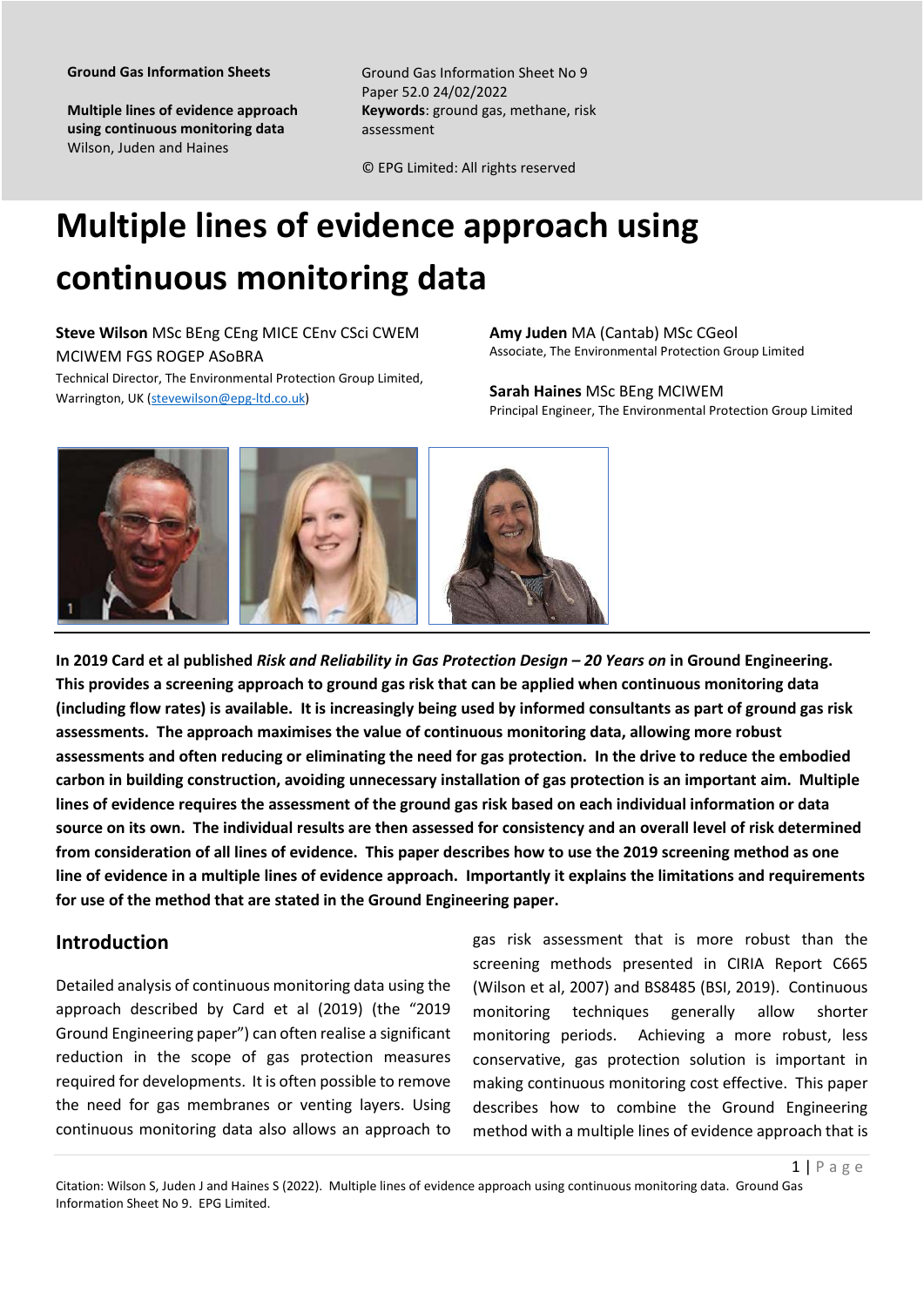**Multiple lines of evidence approach using continuous monitoring data**  Wilson, Juden and Haines

described in CIRIA Report C795 (Wilson et al, 2020). Ground gas risk assessment has developed over the years since 1999 when the first assessment method using flow rates was published (Wilson and Card 1999). Since that time the Wilson and Card method has been refined and the requirements for determining a gas screening value (GSV) and Characteristic Situation have changed as shown in Figure 1.



**Figure 1 Development of ground gas risk screening**

The 2019 Ground Engineering approach can fit into the current framework for gas risk assessment and protection design in BS8485, as shown in Figure 2. It can be used as the first part of more detailed quantitative assessment methods, which are covered by Clause 6.2.2 of BS8485, as a screening method where continuous monitoring data is available.

Although the screening values in the paper are to be used with continuous monitoring data, the background information in Part 1 of the paper can also be used to help interpret spot monitoring data when using BS8485.

#### **Relevant and authoritative guidance**

Papers published by Ground Engineering are peer reviewed before publication. In addition, the authors of the 2019 Ground Engineering paper asked respected professionals who work in the field of ground gas risk to review it before submission as a technical paper. Advice in Ground Engineering Technical Papers is used to inform geotechnical design in many other fields.



**Figure 2 2019 Ground Engineering paper and BS8485** 

## **Who is competent?**

The 2019 Ground Engineering paper requires that any gas protection design elements are completed by a Chartered Engineer, however anyone with relevant experience and with chartered membership of an appropriate professional body would be acceptable (eg Chartered Geologist).

Professionals using the risk assessment method should be experienced in geo-environmental site investigation and risk assessment. They should possess a good understanding of ground gas generation, migration and quantitative risk assessment. It requires far more than just multiplying a gas concentration and flow rate together to obtain a GSV (as does the method in BS8485). It is therefore recommended that regulators should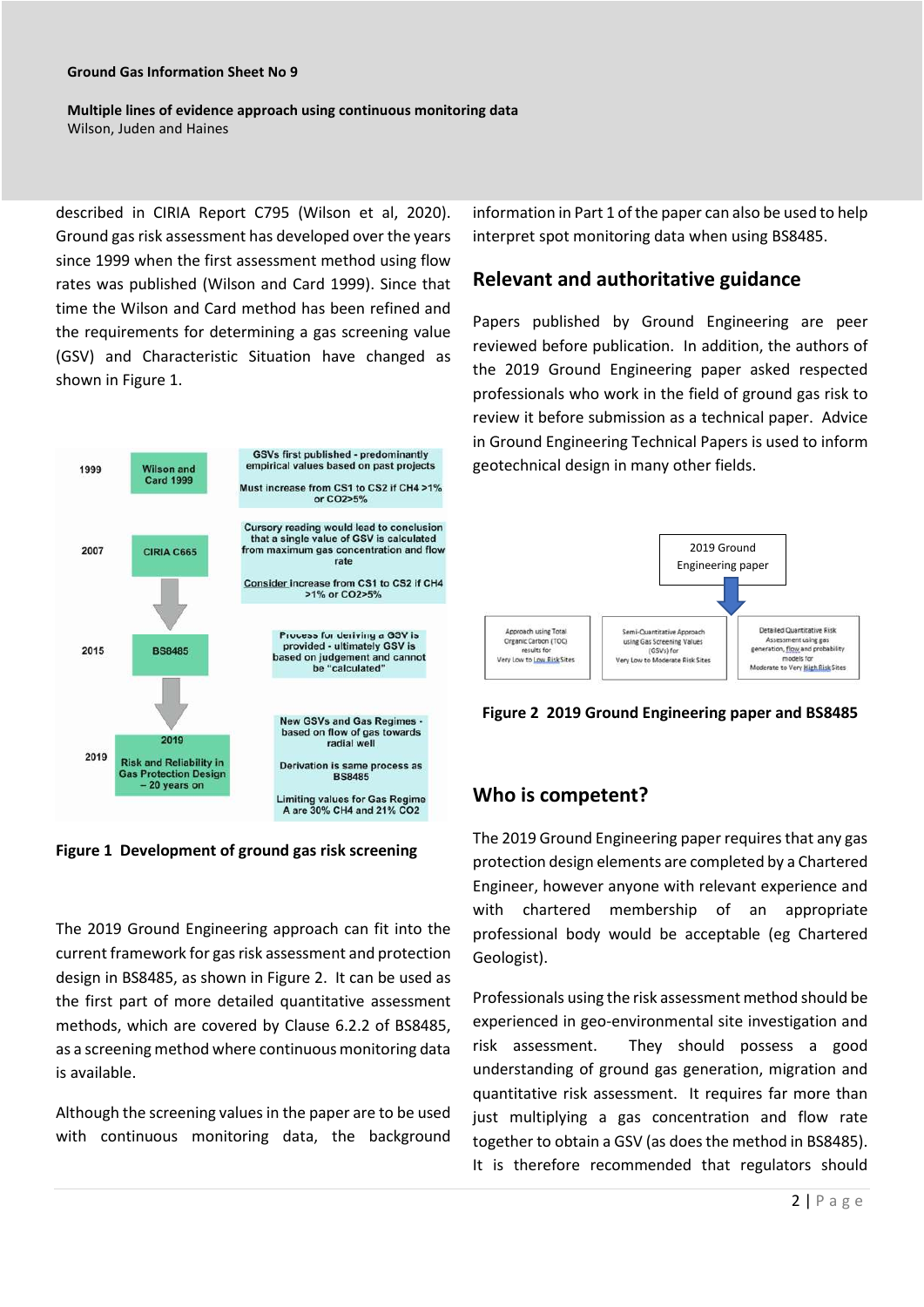#### **Multiple lines of evidence approach using continuous monitoring data**  Wilson, Juden and Haines

require risk assessors using the method to be suitably qualified and experienced as required under the definition of 'competent persons' in the National Planning Policy Framework (NPPF) in England and equivalents in the devolved governments. Land Contamination: Risk Management (LCRM) also requires that for '*land contamination and planning you must use and meet the National Planning Policy Framework definition of a competent person'.* This is the same condition provided in the CL:AIRE guide to mine gas risk assessment (CL:AIRE, 2021), being 'a person with a recognised relevant qualification, sufficient experience in dealing with the type(s) of pollution or land instability, and membership of a relevant professional organisation'.

Risk assessors and designers using the paper should ideally be Chartered professional members of an appropriate organisation (or be able to demonstrate equivalence) and have: competence in geology; understanding of ground gas generation processes, how it can migrate in the ground, to the surface and into buildings; as well as gas risk assessment techniques.

Additional accreditation (e.g. SoBRA $<sup>1</sup>$  fully accredited risk</sup> assessor for permanent gases or a similar level of qualification such as  $SiLC^2$  or RoGEP<sup>3</sup>) is one way of demonstrating professional competence.

#### **When can it be used?**

The 2019 Ground Engineering paper includes some important limitations regarding its use.

 The permeability of the ground around the well is known or can be estimated, for example using the plot in Figure B1 from the paper (reproduced as Figure 3 below). Permeability can be estimated from permeability tests, infiltration tests or using good soil descriptions and Figure 3.

- The response zone of the monitoring well is analogous to a fully penetrating well (i.e. it extends to an impermeable layer such as just above the groundwater table or to a clay layer).
- The permeability of the ground through which gas can flow to a receptor is  $< 1 \times 10^{-4}$  m/s. Most soils in the UK will achieve this criterion, but it may preclude the use of the method in clean gravel or fractured rock (see point 7).
- Gas sampling in between flow rate monitoring is undertaken for at least 4 minutes and the exhaust gases are vented to atmosphere. In practice this requirement is not essential, and experience has now shown it will not affect the result of a risk assessment using the method.
- No preferential pathways have been identified that gas can flow to and along (e.g. vibro stone columns or underground services that are deep enough to form a pathway between source and receptor and have permeable backfill). Regular shallow services (gas, electric and water) are not likely to constitute a preferential pathway but this can be easily demonstrated by flow analysis. An explanation of preferential pathways is provided in Appendix A.
- The gas is present at 1m depth or greater below the building floor slab. This is most often the case because of the presence of piling mats and oxygen ingress through the ground surface over the top 1m.
- The ground in which the gas is migrating through should be soil material. This method is not applicable where gas is migrating through a fractured rock environment (which in any event may have a permeability > 1 x  $10^{-4}$ m/s – see bullet point 3 above).

<sup>&</sup>lt;sup>1</sup> The Society of Brownfield Risk Assessment (SoBRA) has developed this registration scheme in order to recognise and reward the technical skills associated with land contamination risk assessment. The SoBRA scheme does not demonstrate that an individual is an expert but it shows that the individual possesses the critical technical, scientific and communications skills required to design, perform and/or critically evaluate land contamination risk assessments.

<sup>&</sup>lt;sup>2</sup> A registered SiLC is a senior practitioner who has a broad awareness, knowledge and understanding of land condition issues, providing impartial and professional advice in their field of expertise.

<sup>&</sup>lt;sup>3</sup> The Register of Ground Engineering Professionals (RoGEP) provides external stakeholders, including clients and other professionals, with a means to identify individuals who are suitably qualified and competent in ground engineering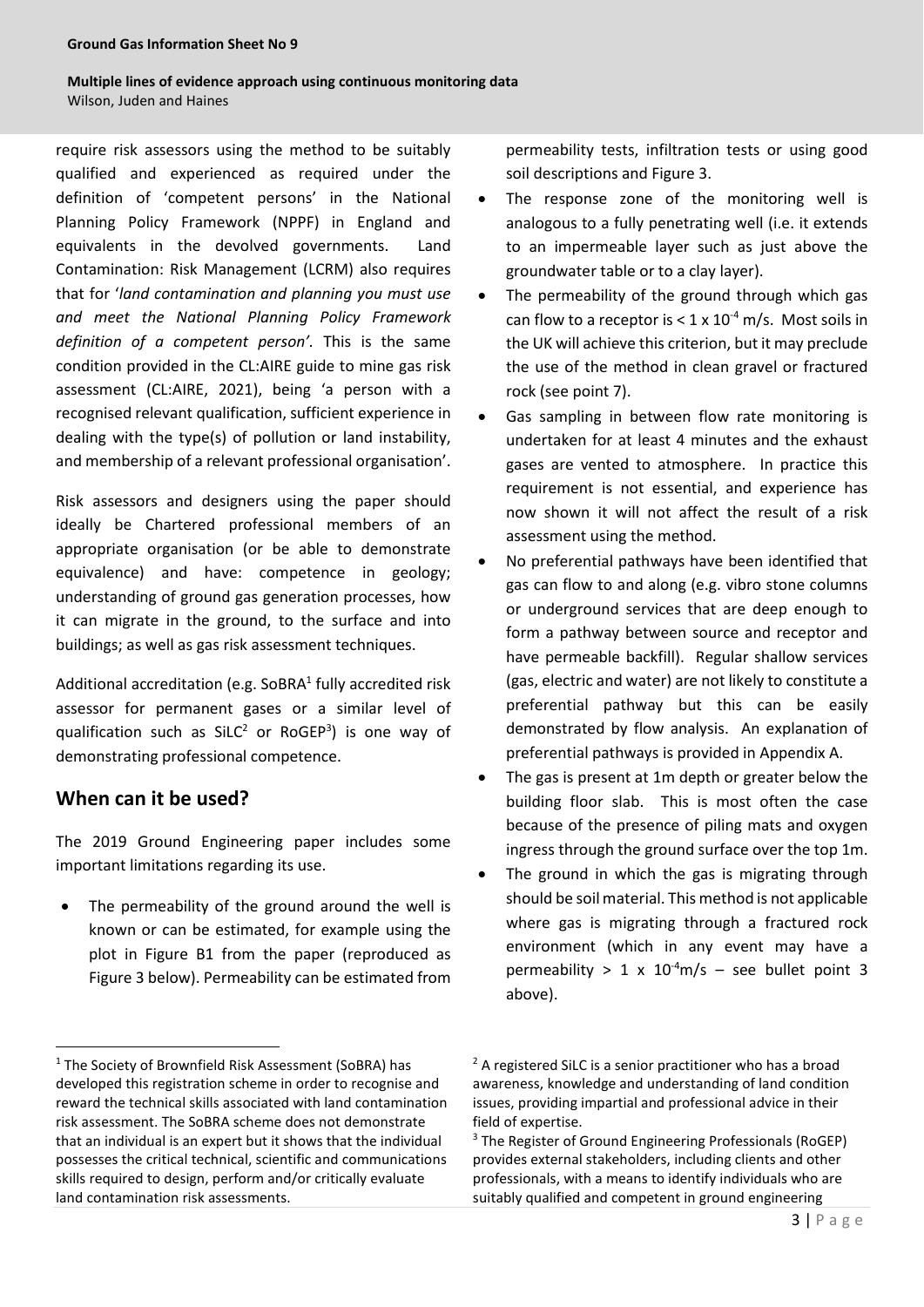The gas monitoring data must be "continuous data". Typically continuous data is collected at hourly intervals although it may be shorter or longer than this. When the frequency of monitoring exceeds the frequency of change of the measured parameter, the monitoring can be considered to be continuous. It must also cover a period of worst case conditions as defined by CL:AIRE (2018).

Other limitations are stated in Table 1 of Part 2 of the paper. The limiting values of methane and carbon dioxide concentrations for Gas Regime A should not be used where the source of gas is one of the following:

- Municipal solid waste landfill sites (domestic waste); and
- Mine workings.

In practice such sites are highly likely to require detailed quantitative risk assessment rather than use of gas screening values.

The paper also requires the gas screening value to be determined using the approach described in BS8485 (BSI, 2019). This is described in the next section.

The requirements for using the 2019 Ground Engineering approach are summarised in Box 1.





## **Derivation of the GSV**

The derivation of the Gas Screening Values (GSV) for a site should follow the guidance in British Standard BS 8485:2015+A1:2019. This requires a thorough understanding of the conceptual site model in order to inform the semi-quantitative risk assessment. The flow and gas concentrations used for the assessment should be appropriately robust and justifiable based on a thorough understanding of the ground model.

The correct application of the guidance in British Standard BS 8485:2015+A1:2019 is described in Clause 6.3.1. BS8485 uses the concept of the borehole hazardous gas flow rate (HGFR). This is obtained by multiplying the gas concentration by the flow rate of all gases from a well. It is calculated for each monitoring event in each well. Where flow or concentration is not detectable the limit of detection of the instrument is used in the calculations.

The individual values of HGFR obtained from several monitoring locations over several visits are considered collectively to establish a Gas Screening Value (GSV) for the site as a whole (or potentially zoning the site) This requires consideration of the results in relation to the conceptual site model.

The process for developing a GSV for a site is summarised as follows:

- Borehole HGFRs are calculated **for each borehole standpipe for each monitoring event**.
- The reliability of the measured gas flow rates and concentrations is assessed, considering borehole construction, geology and groundwater levels. One key issue is that flow rates from flooded wells should not be used in the assessment.
- Decisions are made as to whether to use peak gas flow rates or steady state rates in each calculation (Note: British Standard BS 8485:2015+A1:2019 states that steady state values are to be normally used, as does BS8576: 2013). During spot monitoring the engineer/technician should ensure that steady state values are achieved (this can take ten minutes or more).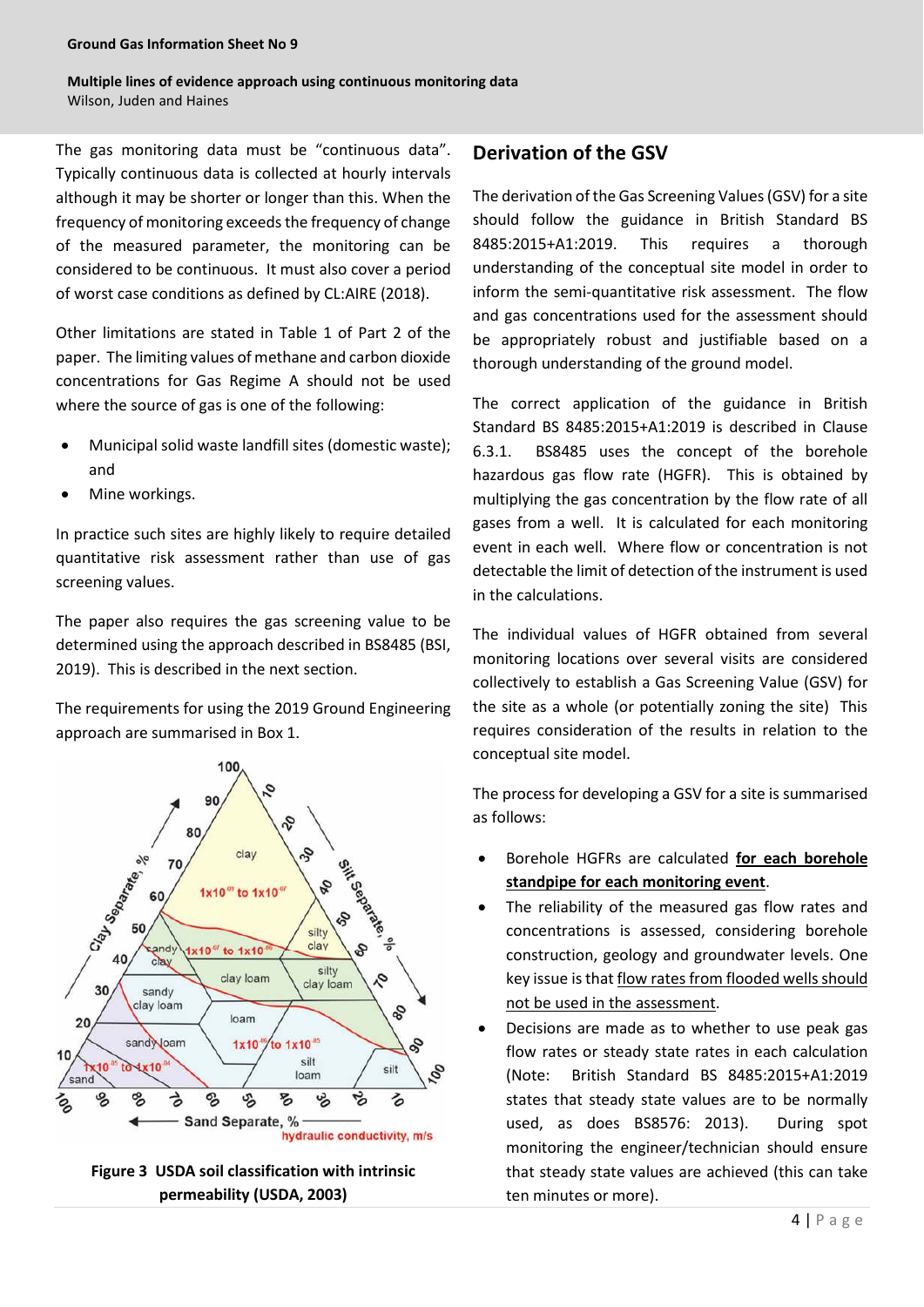**Multiple lines of evidence approach using continuous monitoring data**  Wilson, Juden and Haines

## **Box 1 Key requirements to use the 2019 Ground Engineering approach**

- 1. Competent professional as defined in NPPF and LCRM
- 2. Not to be used where source of gas is domestic waste or mine workings
- 3. Gas monitoring data must be "continuous data" and also cover a period of worst case conditions as defined by CL:AIRE (2018).
- 4. Permeability of the ground around the well is known or can be estimated
- 5. Permeability of the ground is  $< 1 \times 10^{-4}$  m/s
- 6. Response zone of monitoring well extends to an impermeable layer such as just above the groundwater table or to a clay layer
- 7. There are no preferential pathways for gas migration
- 8. Gas is present at 1m depth or greater below the building floor slab
- 9. The method is not applicable to a fractured rock environment
- Decisions are made about how to deal with any temporal or spatial shortages in the data (note application of the screening values in Table 8 of the 2019 Ground Engineering Paper require continuous flow monitoring over a period that includes worst case atmospheric pressure as defined in CLAIRE TB17 (Wilson et al, 2018)).
- Judgements are made about what GSV to use for design purposes taking all relevant information into account. This requires an assessment of the continued gas generation rate of the source, (e.g. consider TOC content and the nature of the organic matter) and the permeability of ground around the monitoring wells. Only data taken from wells with an exposed response zone in the unsaturated zone should be used.

BS8485 has additional requirements to be **considered,**  and which are which are therefore not mandatory. In the Ground Engineering paper there is also a requirement to consider increasing from Gas Regime A to B based on

carbon dioxide concentrations above 21% and methane above 30%.

The "worst-case" approach in BS8485 can be used if data is limited (Cl 6.3.7.3 of BS8485). This determines the GSV by combining the maximum flow rate and maximum gas concentration **from wells in the same stratum**. It was included as a way of dealing with possible uncertainty when using spot monitoring data. Clause 7.7.3.4 of BS8485 states that the worst-case value should only be adopted as the GSV if it is prudent and reasonable, and does not results in unnecessarily over conservative protection measures.

Therefore, it is very unlikely to be appropriate to use the worst-case approach from BS8485 where continuous monitoring data, including continuous flow rates, is available. The continuous data should be sufficient to allow a more robust assessment of ground gas risk.

#### **Multiple lines of evidence**

CIRIA Report C795 (Wilson et al, 2020) describes a multiple lines of evidence approach to ground gas risk assessment. CLAIRE Technical Bulletin TB18 (Talbot and Card, 2018) provides some information on using continuous monitoring data in a multiple lines of evidence of approach and the relationships that may be observed in results.

Each line of evidence uses a different information or data to assess the gas risk. For example, for permanent gases (e.g. methane and carbon dioxide) the following are considered separate lines of evidence:

- 1. Desk study identifying age and nature of gas source and therefore whether it is likely to be producing elevated concentrations and/or large volumes of gas;
- 2. Desk study identifying how long receptors have been exposed to source and whether there have been any reported issues (odours, drowsiness, etc);
- 3. Site investigation data including detailed descriptions and visual assessment of gas source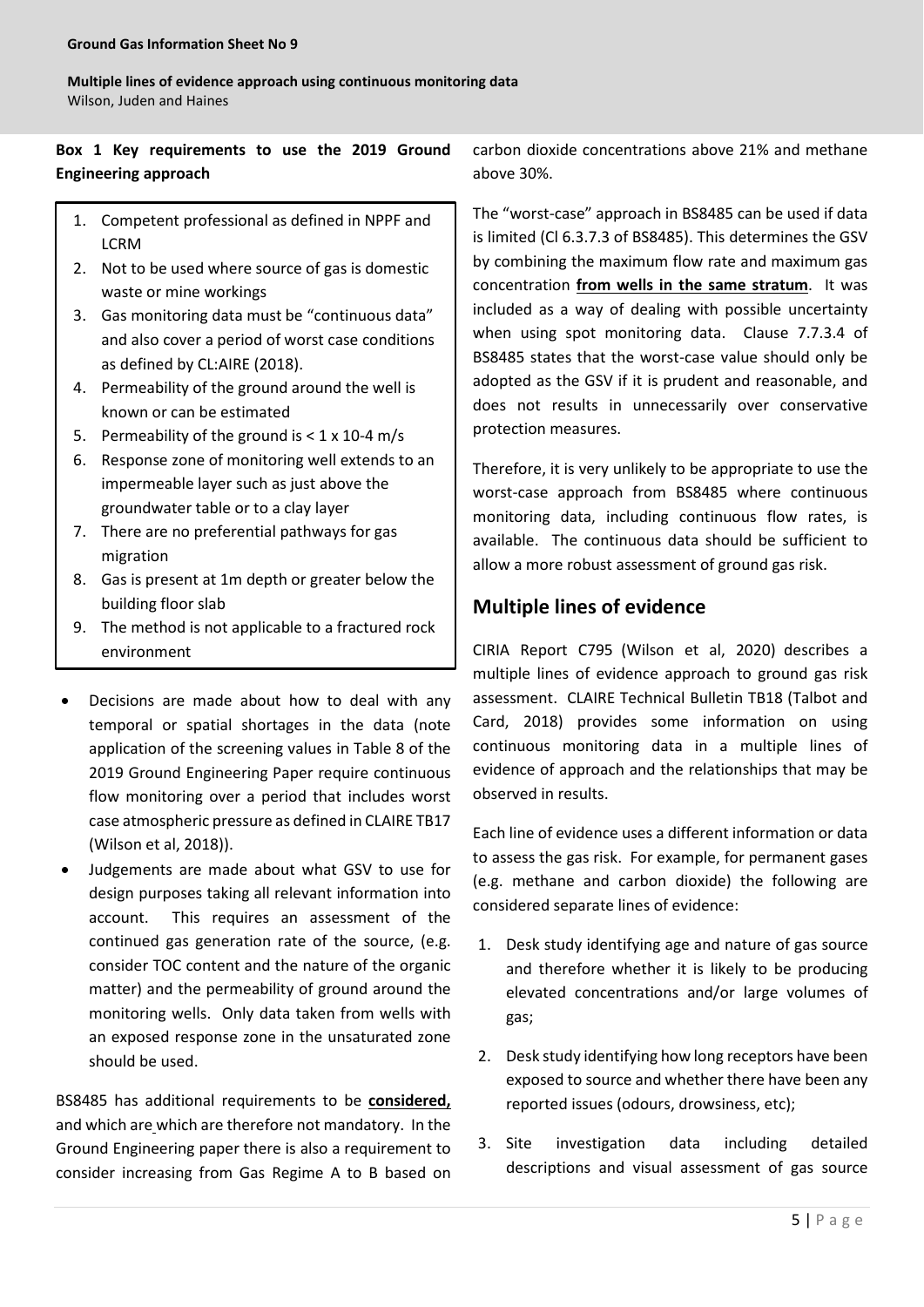**Multiple lines of evidence approach using continuous monitoring data**  Wilson, Juden and Haines

(see AGS Guidance on Description of Anthropogenic Materials, AGS, 2018);

- 4. Total organic carbon (TOC) tests and gas generation modelling;
- 5. Gas monitoring data and its analysis (spot and continuous data are both gas monitoring and are part of the same line of evidence including any statistical analysis of the data such as ternary plots, pie charts, concentration-duration curves, etc);
- 6. Analysis of water samples and determination of potential dissolved methane in groundwater;
- 7. Investigation of soil and groundwater sources of VOCs;
- 8. Flow modelling of gas migration through the ground and into buildings;
- 9. Confirmation that gas migration is occurring or not by gas monitoring in relevant migration pathways in the ground;
- 10. Flux chamber testing (for permanent gases) of surface emissions or surface emissions tests;
- 11. Confirmation of shallow gas regime below floor by sub-slab monitoring; and
- 12. Confirmation of gas ingress into buildings or sub slab voids by internal or void gas monitoring.

Each separate line of evidence is assessed on its own merits considering the reliability and uncertainty of each. The conceptual model for gas migration pollutant linkages is refined based on the evidence. The consistency between lines of evidence is then considered (and resolved if necessary) before an overall assessment is made, based on a consistent conceptual model, taking into account uncertainty.

An example application of this approach is provided in Appendix B. This also includes a checklist that can be used to show all the requirements are met that allow use of the 2019 Ground Engineering.

## **Conclusions**

The screening method proposed by Card et al (2019) published in Ground Engineering can be used as part of a multiple lines of evidence approach to ground gas risk assessment. Before doing so the requirements and limitations in the paper should be checked to make sure it is being applied by appropriately qualified professionals and it is appropriate for a particular site.

The method is compatible with the guidance in BS8485 and can be used as the first screening stage in a DQRA, where continuous gas monitoring is available.

Use of the method requires the GSV for a site to be determined following the guidance in BS8485. However, some parts of the guidance (for example the worst-case check using maximum flow rate x maximum gas concentration) are not appropriate when continuous monitoring data is available.

## **References**

AGS (2018) Guidance on the Description of Anthropogenic Materials – A Practitioners Guide. Association of Geotechnical and Geoenvironmental Specialists, September 2018

BSI (2019) British Standard BS8485: 2015 +A1: 2019. Code of Practice for the Design of Protective Measures for Methane and Carbon Dioxide Ground Gases for New Buildings.

Card G B, Lucas J and Wilson S (2019) Risk and Reliability in Gas Protection Design – 20 years on: Part 1. Ground Engineering, August/September 2019.

Card G B, Lucas J and Wilson S (2019) Risk and Reliability in Gas Protection Design – 20 years on: Part 2. Ground Engineering, October 2019.

CL:AIRE (2018) Ground Gas Monitoring and 'Worst-Case' Conditions. CL:AIRE Technical Bulletin TB 17.

CL:AIRE (2021) Good practice for risk assessment for coal mine gas emissions. CL:AIRE, Buckinghamshire. ISBN 978- 1-905046-39-3.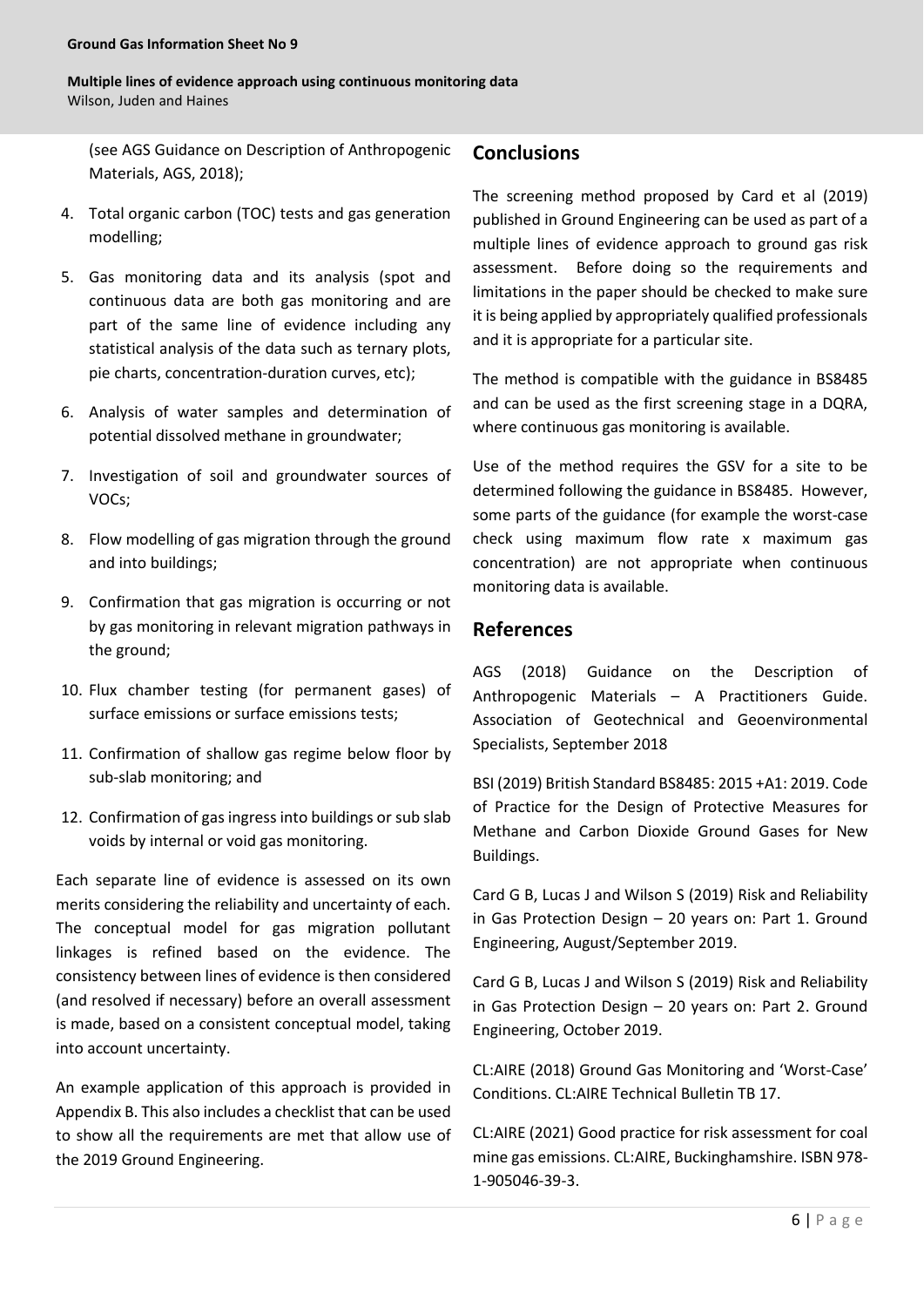**Multiple lines of evidence approach using continuous monitoring data**  Wilson, Juden and Haines

Talbot S and Card G B (2019) Continuous ground-gas monitoring and the lines of evidence approach to risk assessment. Technical Bulletin TB18.

USDA (2003) National Soil Survey Handbook, title 430-VI, exhibit 618-9. US Department of Agriculture, Natural Resources Conservation Service.

US DoD (2020) DoD Vapour Intrusion Handbook. Fact Sheet Update No 010, Vapour Intrusion Preferential Pathways. US Department of Defence..

Wilson S and Card G B (1999) Risk and Reliability in Gas Protection Design. Ground Engineering February 1999.

Wilson S, Oliver S, Mallett H, Hutchings H and Card G B (2007) Assessing risks posed by hazardous ground gases to buildings. CIRIA Report C665.

Wilson S, Collins F and Lavery R (2018) Using ternary plots for interpretation of ground gas monitoring results. Ground Gas Information Sheet No 1. Ambisense and EPG Limited.

Wilson S, Sopp G and Mallett H (2020) Retrofitting hazardous ground gas protection measures in existing or refurbished buildings. Report C795.

Wilson S and Mortimer S (2021) Piled foundations and pathways for ground gas migration in the UK. Environmental Geotechnics, Volume 8 Issue 1, February 2021, pp. 81-91, Themed Issue: Deep Subsurface Energy Applications.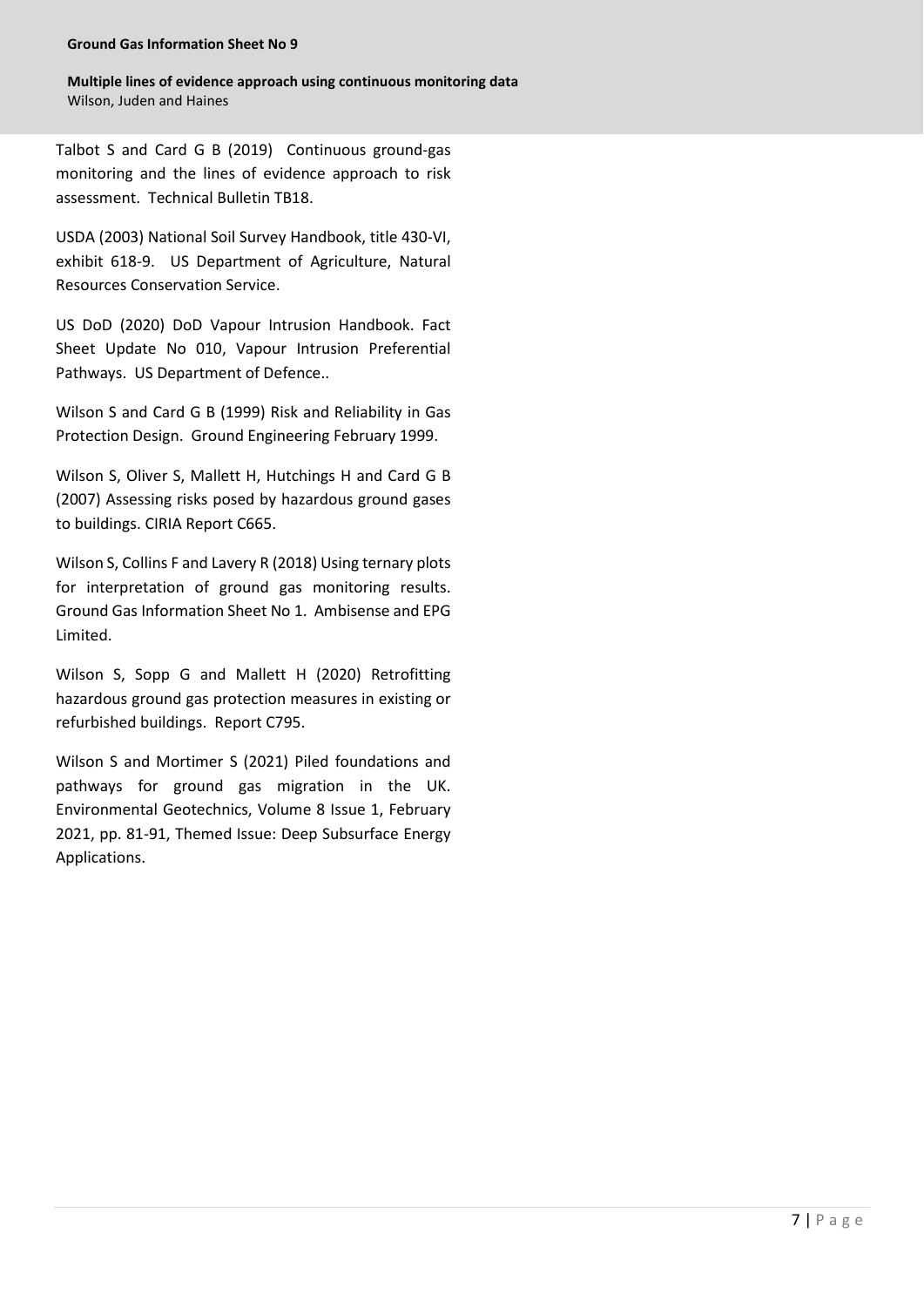**Multiple lines of evidence approach using continuous monitoring data** Wilson, Juden and Haines

## **Appendix A Preferential Pathways**

Advice on preferential pathways for vapour intrusion is provided by the US Department of Defence (USDoD, 2020). This can also be applied to ground gas.

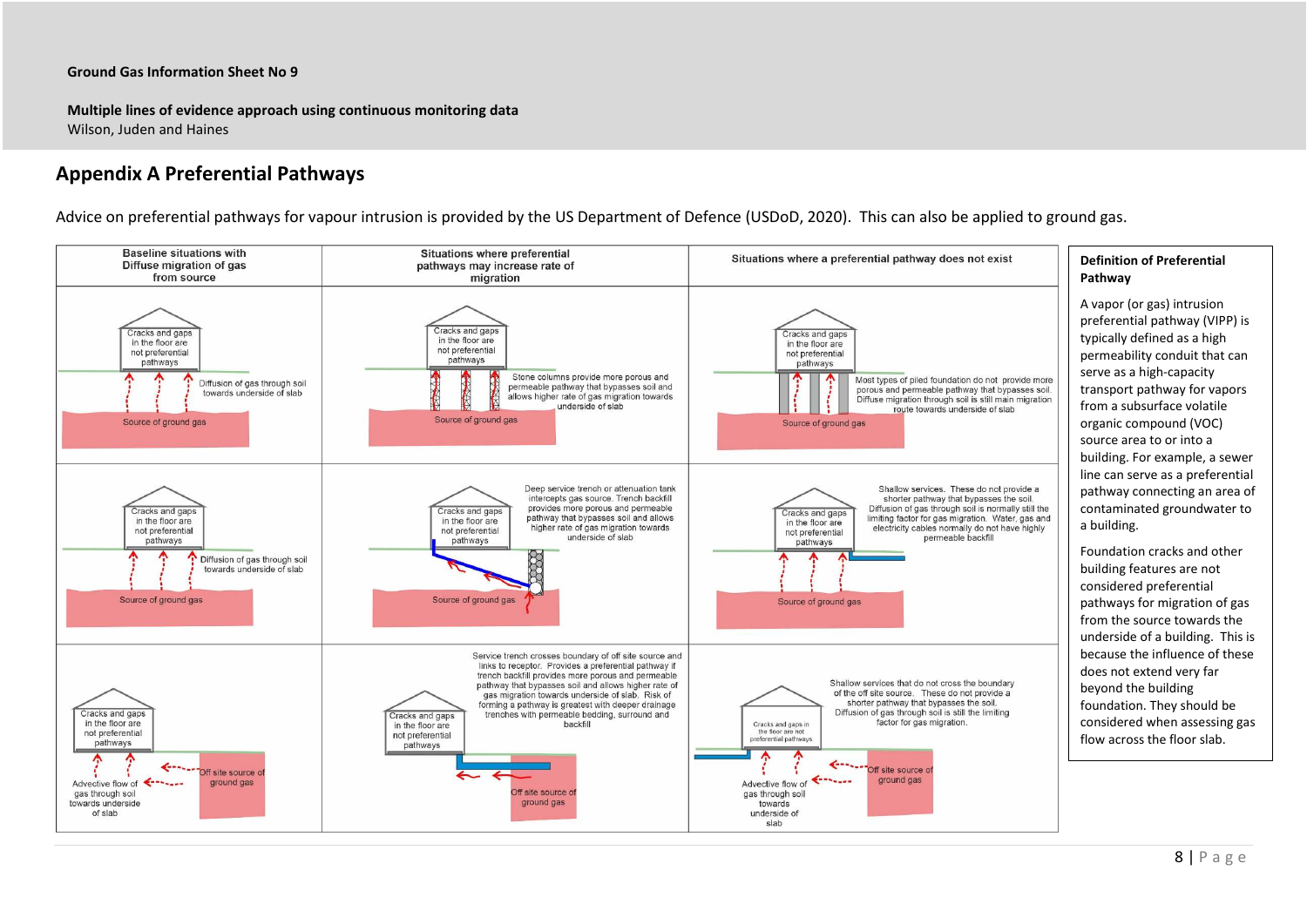## **Appendix B Example Application of the 2019 Ground Engineering Method in a Multiple Lines of Evidence Approach**

The multiple lines of evidence approach has been applied to a site as shown below.

#### **1. Is the 2019 Ground Engineering paper method applicable?**

| Requirement                                                                      | Achieved<br>on this<br>site? | <b>Evidence</b>                                                                                                                                                                                                                                                                                                                                                                                                                            |  |  |
|----------------------------------------------------------------------------------|------------------------------|--------------------------------------------------------------------------------------------------------------------------------------------------------------------------------------------------------------------------------------------------------------------------------------------------------------------------------------------------------------------------------------------------------------------------------------------|--|--|
| Competent risk<br>assessor                                                       | Yes                          | Risk assessor is SoBRA accredited risk assessor for permanent gas with 30 years+ experience and also Registered<br>Ground Engineering Adviser                                                                                                                                                                                                                                                                                              |  |  |
| Source of gas is not<br>domestic waste or<br>mine workings                       | Yes                          | Site is former dock infilled with soil based materials and contaminated with hydrocarbons. Degradation of<br>hydrocarbons is the main source of gas                                                                                                                                                                                                                                                                                        |  |  |
| Continuous<br>monitoring data is<br>available and covers<br>worst case in TB17   | Yes                          | Monitoring has been completed for 6 weeks . An assessment of barometric pressure drops during the monitoring has<br>been completed following CLAIRE TB17 (see graph below). The assessment shows the monitoring covers sufficient<br>periods of falling barometric pressure that meet worst case conditions.<br>Zone 3<br>Duration of Pressure Drop, Dt, hours<br>60<br>20<br>(Modified Zone 4)<br>30<br>Atmospheric Pressure Drop, DP, mb |  |  |
| Permeability of the<br>ground around the<br>well is known or can<br>be estimated | Yes                          | Good quality soil descriptions are available together with particle size distribution analyses.                                                                                                                                                                                                                                                                                                                                            |  |  |
| Permeability of the<br>ground is $< 1 \times 10^{-4}$<br>m/s                     | Yes                          | Ground gas migration pathway is from the water table to the ground surface through Made Ground. The Made<br>Ground is predominantly cohesive or clayey gravel. Infiltration tests show the infiltration rate (and hence assumed<br>permeability) is $< 1 \times 10^{-5}$ m/s)                                                                                                                                                              |  |  |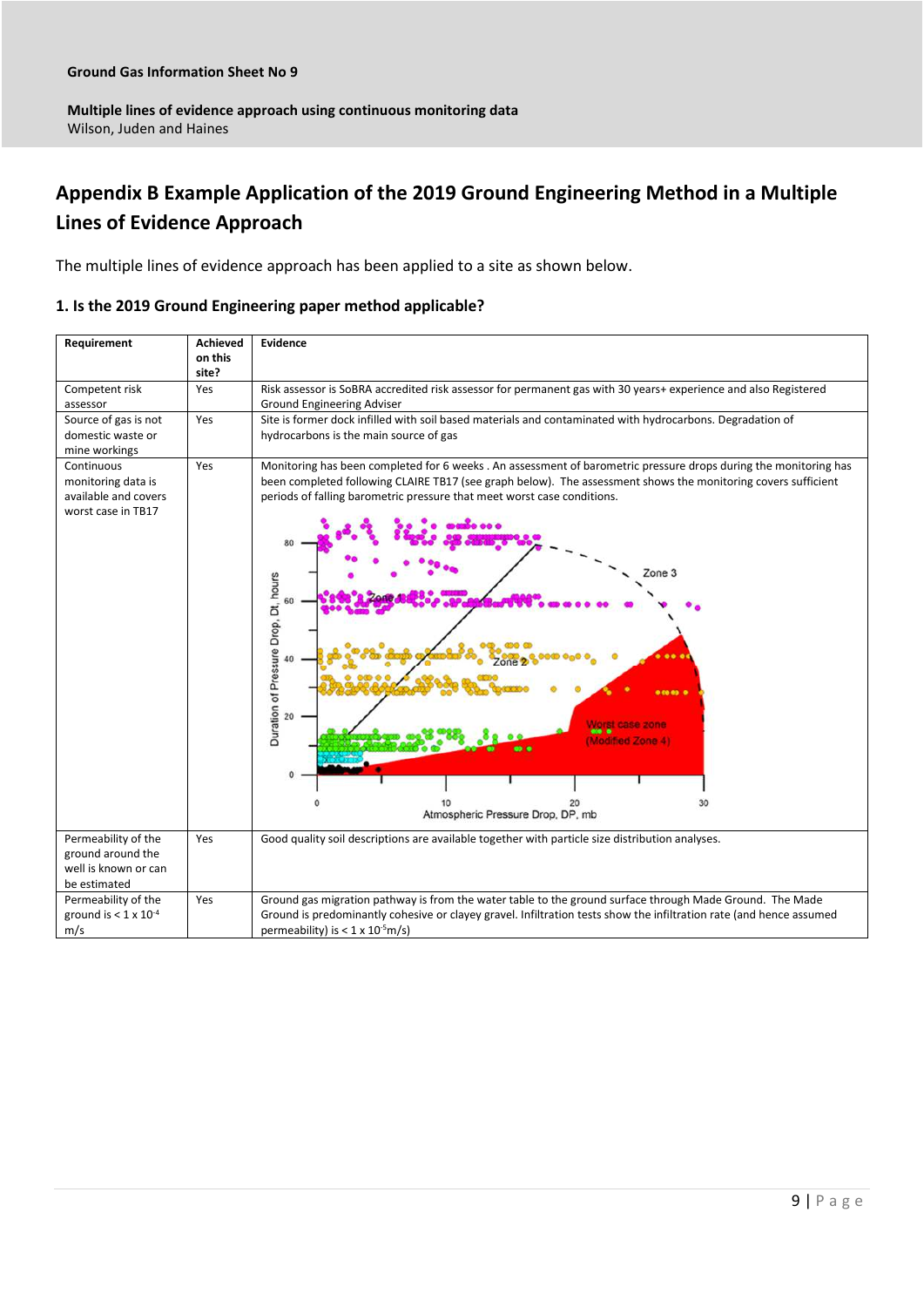## **Multiple lines of evidence approach using continuous monitoring data**

Wilson, Juden and Haines

| Requirement                                 | <b>Achieved</b> | Evidence                                                                                                                                                                                                                            |  |  |
|---------------------------------------------|-----------------|-------------------------------------------------------------------------------------------------------------------------------------------------------------------------------------------------------------------------------------|--|--|
|                                             | on this         |                                                                                                                                                                                                                                     |  |  |
|                                             | site?           |                                                                                                                                                                                                                                     |  |  |
| The response zone of<br>the monitoring well | Yes             | (24)<br>(124)<br>(52)<br>F24                                                                                                                                                                                                        |  |  |
| extends to an                               |                 |                                                                                                                                                                                                                                     |  |  |
| impermeable layer                           |                 | 33142,300                                                                                                                                                                                                                           |  |  |
| such as just above the                      |                 |                                                                                                                                                                                                                                     |  |  |
| groundwater table or                        |                 | 551-3550                                                                                                                                                                                                                            |  |  |
| to a clay layer                             |                 | 131.2841                                                                                                                                                                                                                            |  |  |
|                                             |                 | 531.200                                                                                                                                                                                                                             |  |  |
|                                             |                 | 5.54 Q6.725 in                                                                                                                                                                                                                      |  |  |
|                                             |                 | $551 - 2276n$                                                                                                                                                                                                                       |  |  |
|                                             |                 | Groundwater at 2m to<br>$551 - 2576 =$<br>3m depth - exposed                                                                                                                                                                        |  |  |
|                                             |                 | response zone 1m to<br>151.4800                                                                                                                                                                                                     |  |  |
|                                             |                 | 2m and extends to<br>ssignes Made Ground - outside<br>impermeable                                                                                                                                                                   |  |  |
|                                             |                 | boundary<br>docks<br>2.0m to 3.8m                                                                                                                                                                                                   |  |  |
|                                             |                 | k#‴<br>Made Ground - King's                                                                                                                                                                                                         |  |  |
|                                             |                 | Dock Channel<br>Alluvium<br>3.2m to 7.0m                                                                                                                                                                                            |  |  |
|                                             |                 | <i>(outside</i><br>Kempton<br>docks)                                                                                                                                                                                                |  |  |
|                                             |                 | Park Gravel<br>Woolwich and Reading Beds                                                                                                                                                                                            |  |  |
|                                             |                 | <b>Upnor Formation</b>                                                                                                                                                                                                              |  |  |
|                                             |                 | <b>Thanet Sand</b>                                                                                                                                                                                                                  |  |  |
|                                             |                 | Hydrocarbon<br>Piled foundations to<br>Made Ground -<br>Formation<br>contamination in<br><b>Thanet Sand</b><br>Queen's Dock 11.0m to                                                                                                |  |  |
|                                             |                 | Made Ground<br>Formation<br>14.3m                                                                                                                                                                                                   |  |  |
|                                             |                 | Existing monitoring wells are to be used for continuous monitoring on this site. Spot monitoring has already been                                                                                                                   |  |  |
|                                             |                 | completed and the continuous monitoring was targeted at two wells with high methane that are not flooded and one                                                                                                                    |  |  |
|                                             |                 | with fluctuating gas concentrations that is not flooded.                                                                                                                                                                            |  |  |
|                                             |                 | Ambisense GasfluX units have been installed in these three wells.                                                                                                                                                                   |  |  |
|                                             |                 |                                                                                                                                                                                                                                     |  |  |
| There are no                                |                 | The limiting factor will be flow of gas through the Made Ground towards the floor slab. The same applies to any                                                                                                                     |  |  |
| preferential pathways                       |                 | services and piled foundations-they will not significantly increase flow rate from the source at depth. For information                                                                                                             |  |  |
| for gas migration                           |                 | on piled foundations and preferential pathways see Wilson and Mortimer (2021).                                                                                                                                                      |  |  |
| Gas is present at 1m<br>depth or greater    |                 | The hydrocarbon degradation is causing elevated dissolved methane in the groundwater. This in turn comes out of<br>solution into the soil pores of the unsaturated zone and slowly diffuses towards the ground surface. Groundwater |  |  |
| below the building                          |                 | (and thus source of gas) is at around 2m to 3m depth below the ground surface (and any floor slab) which is                                                                                                                         |  |  |
| floor slab                                  |                 | conservative                                                                                                                                                                                                                        |  |  |
| The method is not                           | Yes             | Fractured rock is not present in the migration pathway (which is Made Ground).                                                                                                                                                      |  |  |
| applicable to a                             |                 |                                                                                                                                                                                                                                     |  |  |
| fractured rock                              |                 |                                                                                                                                                                                                                                     |  |  |
| environment                                 |                 |                                                                                                                                                                                                                                     |  |  |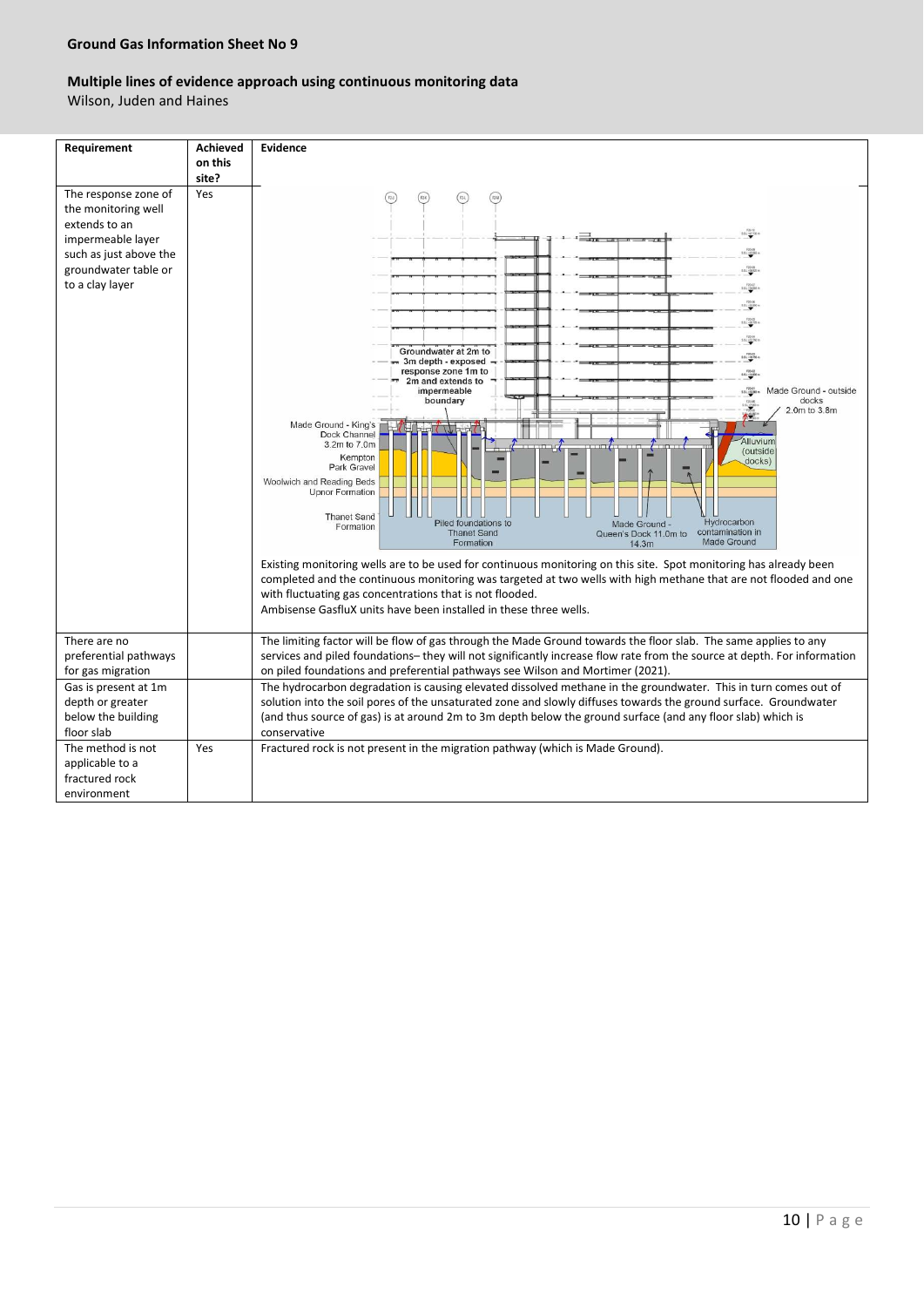## **Multiple lines of evidence approach using continuous monitoring data**

Wilson, Juden and Haines

#### **Summary of multiple lines of evidence**

| <b>Line of Evidence</b>                                                                                                                                                                                                                                                                               | Site specific comment                                                                                                                                                                                                                                                                                                                                                                                                                                                                                                                                                                                                                                                                                                                                                                                                                                                                                                                                                                                                                                                                                                                                                                                                                                                                                                                                                                                                                                                                                                                                                                                                                                                                                                                                                                                                                      | <b>Risk of hazardous</b><br>emissions based<br>on the line of |
|-------------------------------------------------------------------------------------------------------------------------------------------------------------------------------------------------------------------------------------------------------------------------------------------------------|--------------------------------------------------------------------------------------------------------------------------------------------------------------------------------------------------------------------------------------------------------------------------------------------------------------------------------------------------------------------------------------------------------------------------------------------------------------------------------------------------------------------------------------------------------------------------------------------------------------------------------------------------------------------------------------------------------------------------------------------------------------------------------------------------------------------------------------------------------------------------------------------------------------------------------------------------------------------------------------------------------------------------------------------------------------------------------------------------------------------------------------------------------------------------------------------------------------------------------------------------------------------------------------------------------------------------------------------------------------------------------------------------------------------------------------------------------------------------------------------------------------------------------------------------------------------------------------------------------------------------------------------------------------------------------------------------------------------------------------------------------------------------------------------------------------------------------------------|---------------------------------------------------------------|
| Use the desk study to develop<br>1.<br>a robust visual CSM that<br>identifies the credible sources<br>of gas below a site. This will<br>also identify the age and<br>nature of the gas source(s)<br>and whether it can generate<br>large volumes of gas that<br>could pose a hazard at the<br>surface | The CSM in in the preceding section provides a scaled geological cross section through the site<br>with scaled and realistic foundation details on it, showing the proposed development and<br>groundwater level.<br>The significant sources of gas in this site based on site history are:<br>Dock infill – Given the age of the infill (filled between 1965 and 1975) it is not likely to<br>be generating large volumes of gas at the present time. From the site history details it<br>is likely to be predominantly soil. The risk of hazardous emissions into buildings is very<br>low.<br>Hydrocarbon contamination - degradation of hydrocarbons gives low volumes of<br>$\bullet$<br>methane but at very high concentrations. The concentration of hydrocarbons in<br>groundwater and soil is low, but sufficient to cause high methane concentrations in<br>monitoring wells. The risk of hazardous emissions into buildings is very low.<br>Alluvium - the gas in Alluvium is trapped and essentially not mobile. Gas is not being<br>$\bullet$<br>actively generated at the present time. It does not pose a risk of hazardous emissions<br>into buildings.                                                                                                                                                                                                                                                                                                                                                                                                                                                                                                                                                                                                                                                                    | evidence<br>Very low                                          |
| 2.<br>Site investigation to give visual<br>assessment of gas source                                                                                                                                                                                                                                   | Made Ground is predominantly soil with some wood and fabric. There is nothing to suggest high<br>gas generation rates will occur and no evidence of highly degradable material. Alluvium is<br>organic clay - low permeability with no significant current gas generation. The total organic<br>carbon (TOC) and dissolved organic carbon (DOC) from waste acceptance criteria (WAC) testing<br>results indicate negligible degradable carbon content.<br>Hydrocarbon odours noted throughout - hydrocarbons will degrade and produce methane but at<br>very slow rates such that hazardous rates of emissions are not likely in the long term. Gas ratios<br>suggest that the methane is present due to degradation and is not interference with the meter.<br>The gas from hydrocarbon degradation can become trapped below impermeable layers over time<br>and if below the water table the pockets can become pressurised. These are no a significant risk<br>in the long term (because the volumes of gas are typically small). However they can present a<br>short term health and safety hazard during construction if they are penetrated. Normally on<br>most sites if the pocket is punctured the gas pressure will dissipate over a few days.<br>All the above indicate the risk of hazardous emissions into buildings is very low.                                                                                                                                                                                                                                                                                                                                                                                                                                                                                             | Low                                                           |
| 3.<br>Assess gas monitoring data                                                                                                                                                                                                                                                                      | Spot monitoring data<br>Assess current data quality (flooded wells, etc) and plot data as ternary plots (CH4, CO2 and N2 +<br>O2) to assess gas source. See Ground Gas Information Sheet No 1 (Wilson et al 2018) for<br>information on ternary plots. The ternary plot shows that there is no difference between wells in<br>different areas of the site and that the source of the elevated methane is predominantly<br>degradation of hydrocarbons.<br>The Characteristic Situation using the screening approach in BS8485 is CS3. This is not consistent<br>with the description of the source soils or the site history as it indicates moderate risk. It is a<br>short term effect caused by the trapped gas from hydrocarbon degradation.<br>• • • Ideal landfill gas generation or migration ratio<br><b>BH04</b><br>BH10<br><b>BH11</b><br>20<br>80<br>Caroc Oidre e<br>O <sub>typen</sub><br>x<br>Data predominantly in this<br>zone (red) indicates residual<br>Ballance<br>landfill gas generation<br>or gas midration from off site<br>source<br>Data predominantly in this<br>zone (square hatching) indicates<br>Data predomintly in this zone<br>very low rate of gas generation from<br>indicates active landfill gas<br>Made Ground - low risk of<br>generation at peak stage<br>emissions from ground<br>20<br>Data predominalty in this zone indicates<br>carbon dioxide caused by biological<br>Data predominantly in<br>respiration or oxidation of organic<br>this zone (hatched).<br>indicates source may be<br>material in ground (eg in Made Ground,<br>Coal Measures or other soils)<br>thermogenic<br>100<br>ō<br>100<br>80<br>20<br>60<br>Data predominantly in this<br>Methane %<br>zone (blue) indicates source<br>may be Alluvium or hydrocarbon<br>degradation - low risk of emissions<br>from the ground | Moderate                                                      |